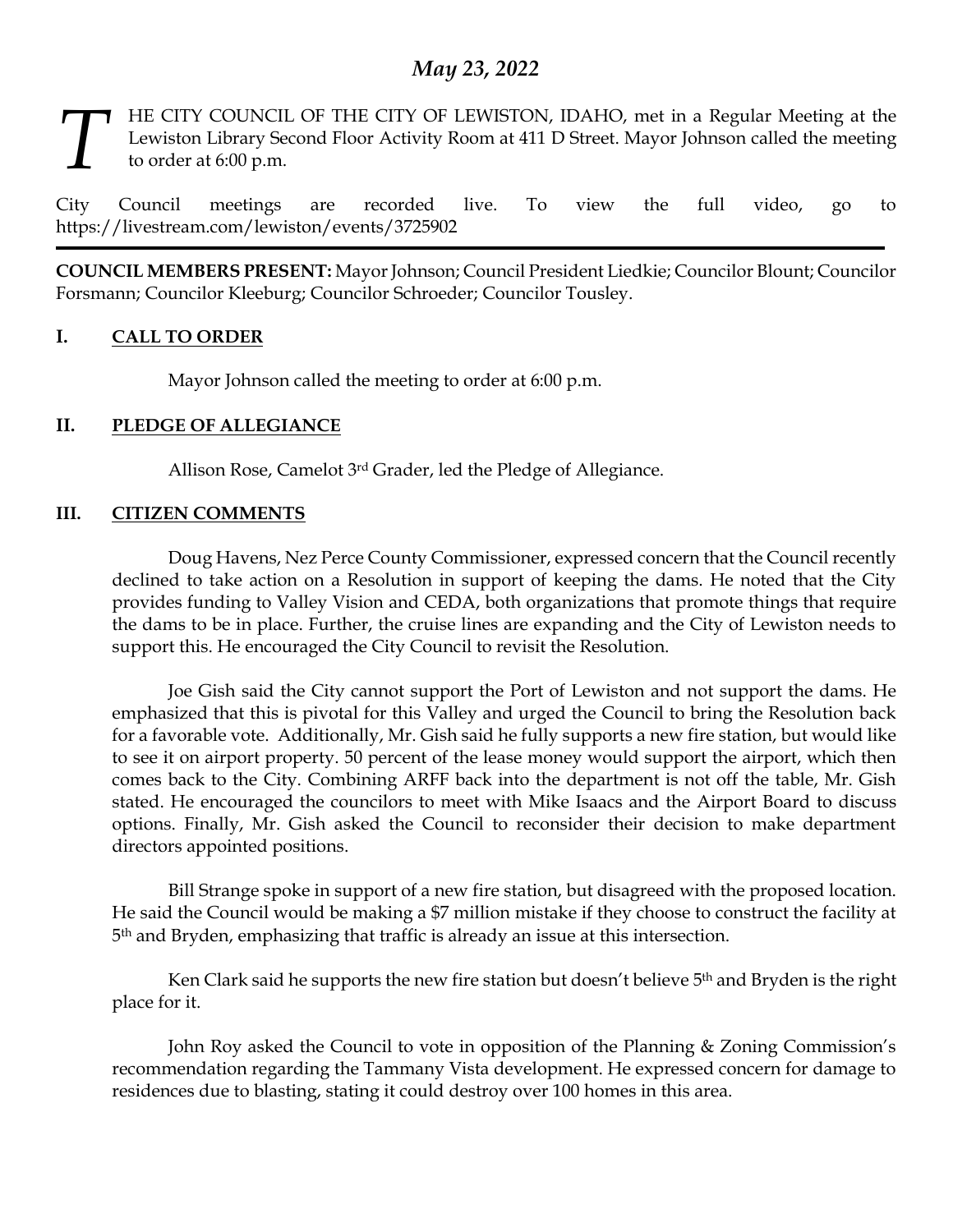Troy Ledgerwood encouraged the Council to hold a public hearing on the homeless shelter at 1333 G Street. Because this shelter affects the entire City, Mr. Ledgerwood said it is important for the Council to hear the testimony directly.

Shannon Rhodes, 1914 Birch Drive, asked the Council to reconsider approval of moving forward with the Tammany Vista development. She said she is very concerned about the high school already being at capacity as well as Camelot, as well as adequate water.

# **IV. PRESENTATIONS AND PUBLIC HEARINGS**

*A. FINANCIAL REPORT – SEVEN MONTHS ENDED APRIL 30, 2022*: *Financial report for the*  seven months ended April 30, 2022, in accordance with Idaho Code 50-208 - No oral report

### **V. CONSENT AGENDA**

Mayor Johnson explained that all items on the Consent Agenda are considered routine by the Council and will be enacted by one motion. There will be no separate discussion on these issues unless a Councilor so requests, in which case the item will be removed from the Consent Agenda and considered on the Active Agenda under "Items Moved from the Consent Agenda".

Council President Liedkie asked that Item D, Preliminary Plat for Tammany Vista, be moved to the Active Agenda for discussion.

Council President Liedkie and Councilor Schroeder moved and seconded, respectively, adoption of the Consent Agenda as amended. *ROLL CALL VOTE: VOTING AYE: Liedkie; Blount; Kleeburg; Schroeder; Tousley. VOTING NAY: None. EXCUSED: Forsmann (stepped away from the dais)*

- *A. LEWISTON CITY COUNCIL MEETING MINUTES: 04/25/22 Regular; 05/02/22 Work Session; 05/09/22 Budget*
- *B. ADVISORY BOARD/COMMISSION MEETING MINUTES*: *04/07/22 and 04/20/22 Historic Preservation Commission* – Action Item
- *C. ADMINISTRATIVE PLAT – FLETCHER'S ADDITION*: *Considering a three-lot subdivision located on the northeast corner of the 17th Street and Alder Avenue intersection in the Lewiston Orchards* – Action Item
- *D. PRELIMINARY PLAT – TAMMANY VISTA, PHASE 1*: *Considering the subdivision of approximately 15.9 acres of property located along the extension of Ripon Avenue between 18th and 20th Streets, into 50 development lots* – Action Item (Moved to Active Agenda Item VI.F.1.)
- *E. VOUCHER'S PAYABLE: Considering approval of the Vouchers Payable dated 04/29/22 through 05/12/22 - \$1,282,276.13* – Action Item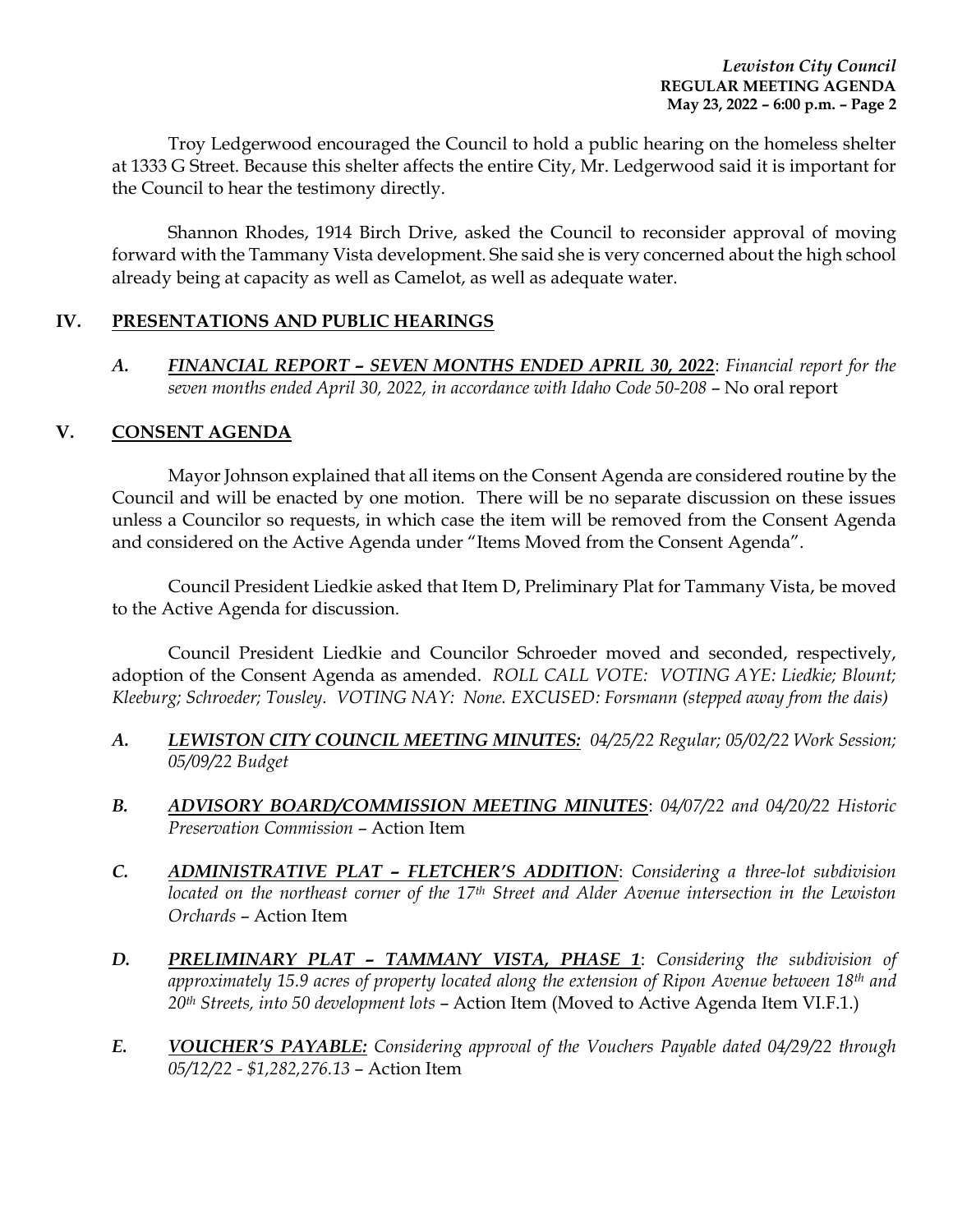### **VI. ACTIVE AGENDA**

*A. APPEAL OF CUP22-000002 (HOMELESS SHELTER AT 1332 G STREET)*: *Pursuant to Lewiston City Code Section 37-185(b), considering whether to: (1) refuse to accept jurisdiction of the appeal filed by Haener Property LTD regarding the Planning & Zoning Commission's decision in CUP22-000002, in which case the Planning and Zoning Commission's decision shall be final; or (2)*  hold a public hearing regarding such appeal following proper notice for such public hearing – Action Item (Hermann)

A motion and second were offered by Council President Liedkie and Councilor Kleeburg to hold a public hearing on June 13, 2022, at 6:00 p.m. regarding Haener Property LTD's appeal of the Planning & Zoning Commission's decision in CUP22-000002.

Councilor Schroeder offered a substitute motion to approve the decision of the Planning & Zoning Commission. There was no second and the motion failed.

Council President Liedkie said this decision affects the entire city, but in particular, the residents and businesses in the area. She said she stands by supporting current businesses because the City cannot afford to lose any more. Councilor Forsmann agreed, adding that the Council would not being doing its job if they didn't listen to those who would be affected by the potential establishment of a homeless shelter in this area.

Councilor Schroeder said she is not in support of the motion. She explained that in 2016, it was the unanimous decision of the City Council that homeless shelters should be allowed in this area due to all of the services available. She noted that 7 months were devoted to determining appropriate locations throughout the city where shelters would be allowed. The Planning and Zoning Commission held a public hearing wherein everyone was allowed to express their views and ultimately they recommended approval. Councilor Schroeder said this is an excellent opportunity to provide a shelter where individuals have an opportunity to get sober and move into a high barrier shelter for additional services. She stressed that now is the time to provide this needed service.

Councilor Kleeburg said that after reading all the information provided, he still believes there are some serious concerns. He said he sees no harm in holding a public hearing at the City Council level.

Councilor Tousley said he has spent a lot of time reviewing the information and understands the hard work put in by the Planning & Zoning Commission. However, he believes this project deserves more input. Though he expressed his support for the shelter, he agreed the Council should gather more input from the community by means of a public hearing.

Councilor Liedkie asked that all references to City Code be provided during the public hearing.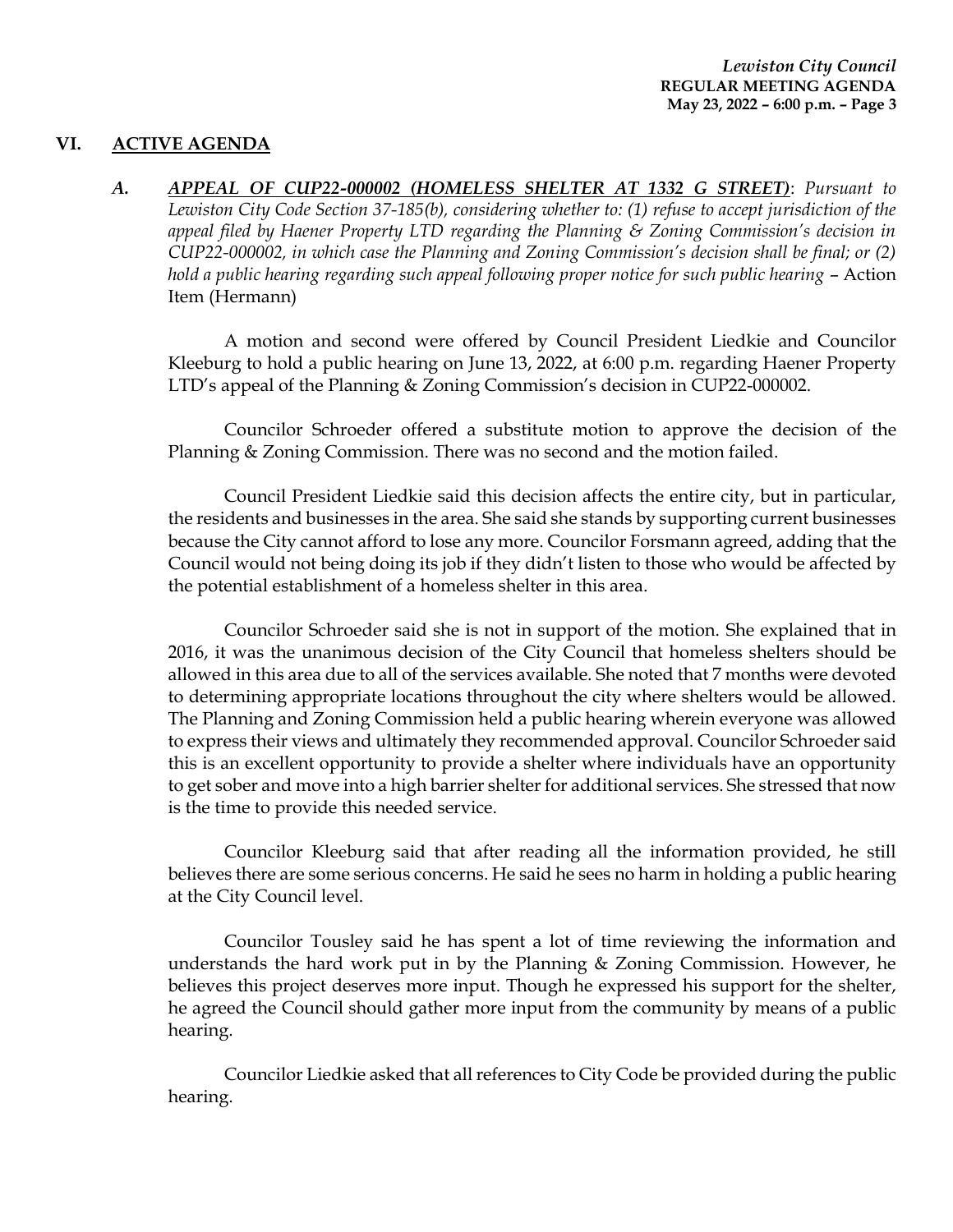The motion carried 5 to 1, with Councilor Schroeder voting nay.

*B. ADA TRANSITION PLAN*: *Considering adoption of the 2021 Annual Report for the ADA Transition Plan* (D. Johnson)

Public Works Director Johnson explained that Vitruvian Planning, LLC completed the City's first Americans with Disabilities Act Transition Plan in 2019, which was then adopted by Council in September of 2020. This is a requirement of ADA laws. This plan positions the City's facilities, policies and design standards to be consistent with draft public right-of-way design guidance and ADA requirements. The plan includes a recommendation for the City to produce an annual report on its progress in implementing the upgrades to policies, programs and public infrastructure to comply with requirements of the Americans with Disabilities Act.

Continuing, Mr. Johnson reported the Council approved the 2020 Annual Report in March 2021, with the intent to be an introduction which allowed staff to understand the methods by which they can document and report the progress made during the year. Before the Council this evening is the 2021 Annual Report for acceptance. 1.1 million invested in sidewalks and ramps to make rights of ways more easily accessible for those with handicaps. Worked with Disability Committee to further refine our efforts.

Councilor Tousley noted that the Disability Advisory Commission addressed issues for 2021 which recommended the creation of a warming shelter.

Councilor Schroeder moved to adopt the Lewiston, Idaho 2021 ADA Transition Plan Annual Report. A second was offered by Councilor Forsmann. The motion carried unanimously.

*C. PURCHASE OF MOTOROLA REPEATERS AND ASSOCIATED EQUIPMENT*: *Considering the authorization to purchase Motorola repeaters and associated equipment and services from Motorola Solutions, Inc., in the total amount of \$140,392.28, by piggybacking Idaho's PADD20221088* (Birdsell)

Police Chief Hurd explained that about three years ago, extremely expensive repeater problems with the current system began. Fire, Transit, IT and the Police Department formed a working group to discuss options. Funding is already included in budget and staff is not asking for any additional monies. This will be a great opportunity for the City to update all their equipment and be on top of the hill with very low lease payments.

Police Systems Coordinator Birdsell said it was refreshing when Police, Fire, Transit and Public Works all came together to work on this project. The current repeater is covered with a piece of plastic to prevent rain from getting in. Since the 1970's, grounding issues have not been right for that tower. The backup generator is so old that staff is not even sure it will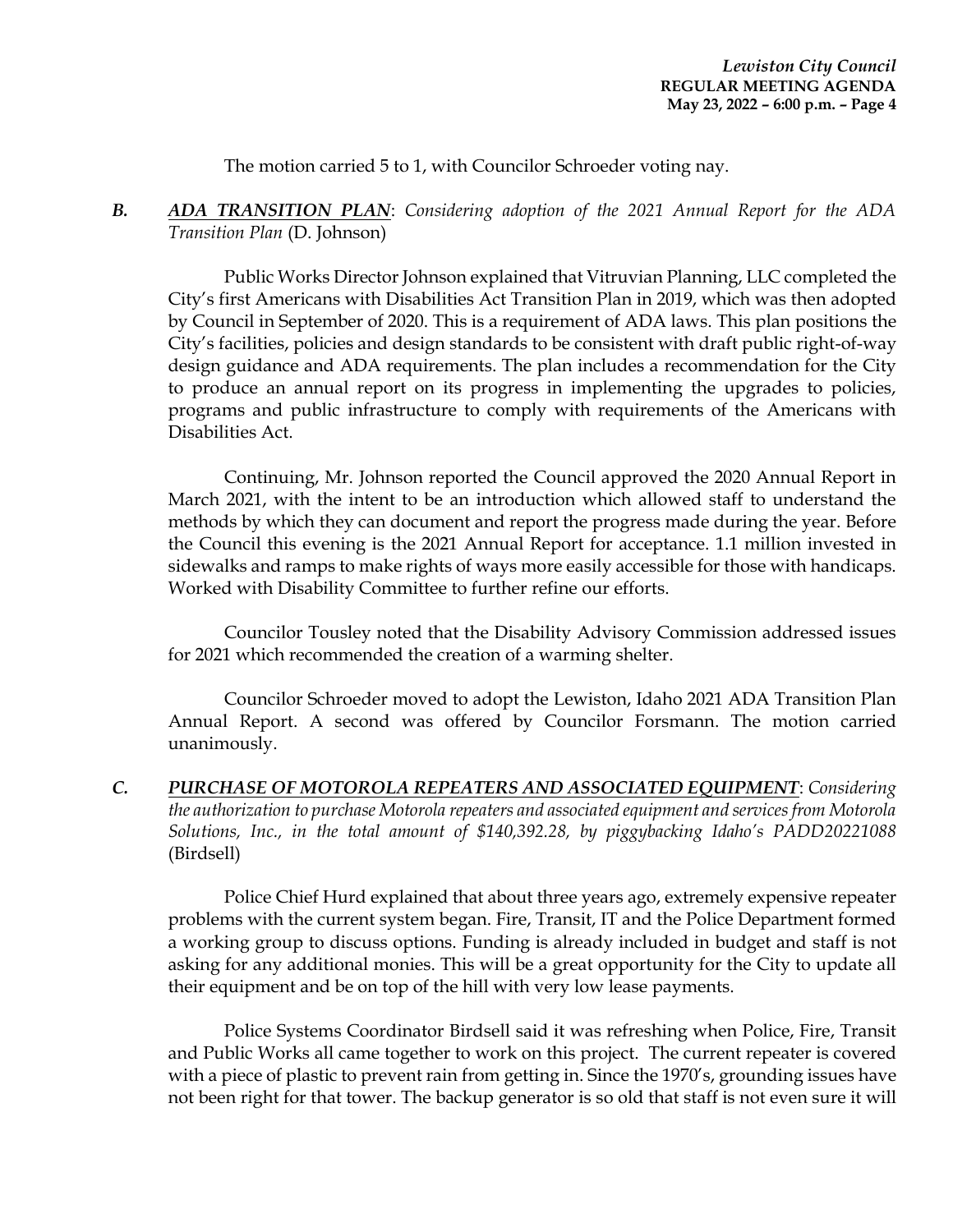start. With this lease agreement with the Idaho Military Division in place and installation of the new equipment, the City will not have to pay for upkeep, provide backup battery systems, air conditioning, etc.

Fire Chief Myklebust added that this has been a true team effort. Communication is the number one element and having that at one site for reliable service is what the citizens deserve.

Councilor Schroeder thanked staff for thinking outside of the box and for working collaboratively.

Councilor Tousley noted that the cost of this project was \$47,000 less than budgeted and questioned what that money would be used for. Mr. Birdsell noted that it would be used for monitoring equipment, components that allow the backup batteries to power the equipment, converters for fail safes, installation, etc. He added that \$4,500 will go to the FCC just to move the license  $\frac{3}{4}$  of a mile.

A motion and second were offered by Council President Liedkie and Councilor Schroeder to approve the purchase of repeaters and associated equipment and services from Motorola Solutions, Inc. *ROLL CALL VOTE: VOTING AYE: Liedkie; Blount; Forsmann; Kleeburg; Schroeder; Tousley. VOTING NAY: None.*

*D. LEASE AGREEMENT*: *Considering approval of a lease agreement between the Idaho Military Division, Public Safety Communications and the City of Lewiston* (Birdsell)

Councilor Forsmann moved and Councilor Tousley seconded approval of the Lease Agreement between the Idaho Military Division, Public Safety Communications, and the City of Lewiston. *ROLL CALL VOTE: VOTING AYE: Liedkie; Blount; Forsmann; Kleeburg; Schroeder; Tousley. VOTING NAY: None.*

Chief Hurd thanked the current and past City Councils for their support. He stressed that this will assist with public safety for many years to come.

# *E. ORDINANCES*

### *1. SECOND AND THIRD READINGS*

*a. Ordinance 4840*: *Repealing Section 36-45 of the Lewiston City Code regarding water shutoffs; renumbering and amending Section 36-44.1 to 36-45 regarding meter tampering; amending Section 36-46 regarding interference with and connections to hydrants; Section 36-47 regarding obstructing, drawing water from, and damaging hydrants; Section 36-50 regarding sprinkling persons on streets and sidewalks; Section 36-51 regarding the City's right to shut off water; Section 36-55 regarding pollution and destruction of the water supply; Section 36-56(f) regarding penalties for cross-*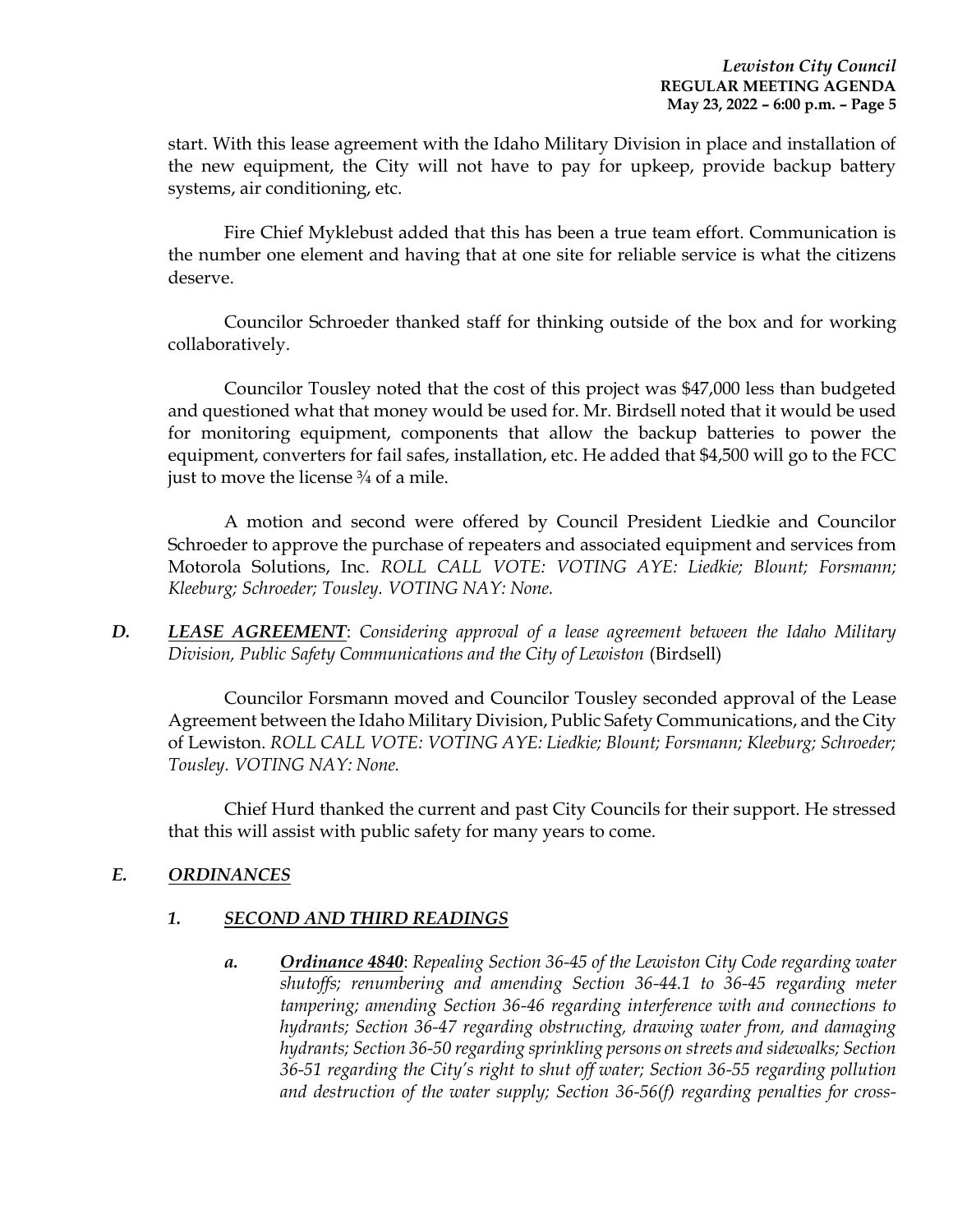#### *Lewiston City Council* **REGULAR MEETING AGENDA May 23, 2022 – 6:00 p.m. – Page 6**

*connection violations; Section 36-57 regarding right of entry of Water Division employees; Section 36-58 regarding domestic water conservation; Section 36-59 regarding penalties and fees; Section 36-63 regarding installation of meters and accounts to be kept; and Section 36-66 related to turning water on after a shut off* (D. Johnson)

Public Works Director Johnson explained that in looking through City Code, it was determined that the language in the noted sections was outdated and vague. Staff worked with legal to clean up the language and provide education to the public if ever there was an emergency or need for the plant to be down for any period of time.

It was moved and seconded by Councilors Tousley and Schroeder to combine the 2nd and 3rd readings and waive the 3rd reading in full of Ordinance 4840. The motion carried 6 to 0.

Councilors Tousley and Schroeder then moved to approve the second and third readings of Ordinance 4840 which carried unanimously.

ORDINANCE 4840: "AN ORDINANCE OF THE CITY OF LEWISTON REPEALING SECTION 36-45 OF THE LEWISTON CITY CODE REGARDING WATER SHUTOFFS; RENUMBERING AND AMENDING SECTION 36-44.1 TO SECTION 36-45 REGARDING METER TAMPERING; AMENDING SECTION 36-46 REGARDING INTERFERENCE WITH AND CONNECTIONS TO HYUDRANTS; AMENDING SECTION 36-47 REGARDING OBSTRUCTING, DRAWING WATER FROM, AND DAMAGING HYDRANTS; AMENDING SECTION 36-50 REGARDING SPRINKLING PERSONS ON STREETS AND SIDEWALKS; AMENDING SECTION 36-51 REGARDING THE CITY'S RIGHT TO SHUT OFF WATER; AMENDING SECTION 36-54 REGARDING WASTING OF WATER; AMENDING SECTION 36-55 REGARDING POLLUTION AND DESTRUCTION OF THE WATER SUPPLY; AMENDING SECTION 36-56(F) REGARDING PANALTIES FOR CROSS-CONNECTION VIOLATIONS; AMENDING SECTION 36-57 REGARDING RIGHT OF ENTRY OF WATER DIVISION EMPLOYEES; AMENDING SECTION 36-58 REGARDING DOMESTIC WATER CONSERVATION; AMENDING SECTION 36-59 REGARDING PENALTIES AND FEES; AMENDING SECTION 36-63 REGARDING INSTALLATION OF METERS AND FEES; AMENDING SECTION 36-63 REGARDING INSTALLATION OF METERS AND ACCOUNTS TO BE KEPT; AMENDING SECTION 36-66 RELATED TO TURNING WATER ON AFTER A SHUT OFF; AND PROVIDING AN EFFECTIVE DATE"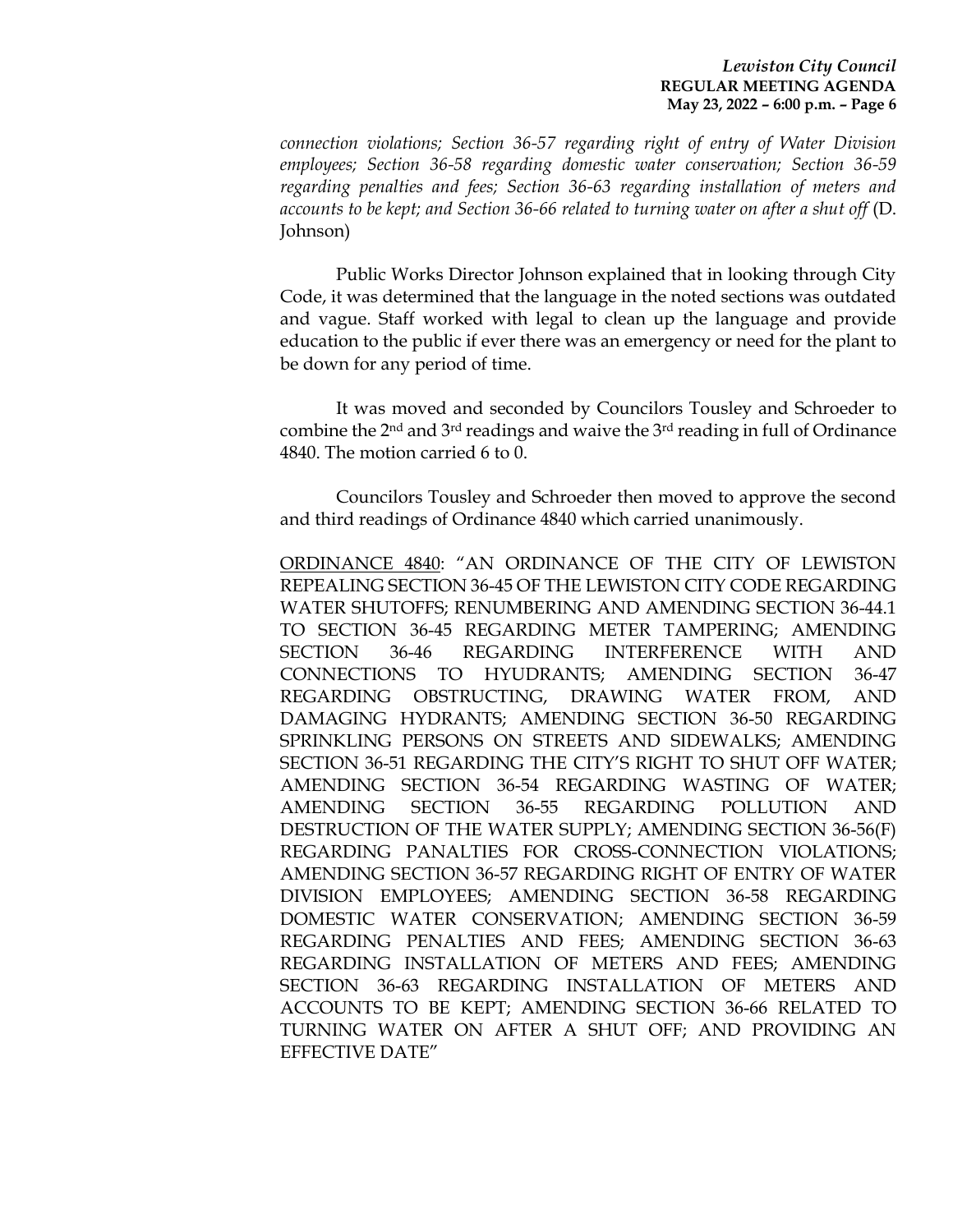# *2. THIRD READING*

*a. Ordinance 4850*: *Amending Chapter 2 (Administration) of the Lewiston City Code* (Gómez)

It was moved and seconded by Councilors Forsmann and Kleeburg to waive the 3rd reading in full of Ordinance 4850. The motion carried 6 to 0.

Councilor Forsmann moved to approve the 3rd reading of Ordinance 4850. Council President Liedkie provided the second.

Councilor Forsmann offered a motion to postpone the 3rd reading of Ordinance 4850 to the regular meeting of June 27, 2022. Councilor Schroeder provided a second.

Councilor Forsmann explained that after hearing from several city employees regarding making Department Director's positions appointed, she felt it would be best to review the issue further to ensure that this is the best solution moving forward.

Councilor Tousley stated he believes the Council has already spent a lot of time on this and doesn't understand the need for further review. He said he isn't worried about the current mayor, but has no idea who will be in that position 8 to 12 years from now. If the Mayor has a compelling reason to release a Department Director, he can present that to the Council and they can agree. This provides accountability.

It was asked by Councilor Forsmann what would happen if the Mayor decided not to reappoint a Department Director. City Attorney Gómez replied that she doesn't have a certain answer at this point, but is reviewing the options.

Councilor Liedkie said she reached out to Department Directors and though nobody was completely for the move to making their positions appointed, they all provided well thought-out responses. She said that making this change muddies the organizational chart and removes accountability to the citizens. Ms. Liedkie said she will support the motion to postpone, but believes the Ordinance should be amended to remove this provision.

The motion to postpone tied 3 to 3, with Mayor Johnson breaking the tie by voting aye. Those in favor included Councilor Forsmann, Councilor Schroeder, and Council President Liedkie.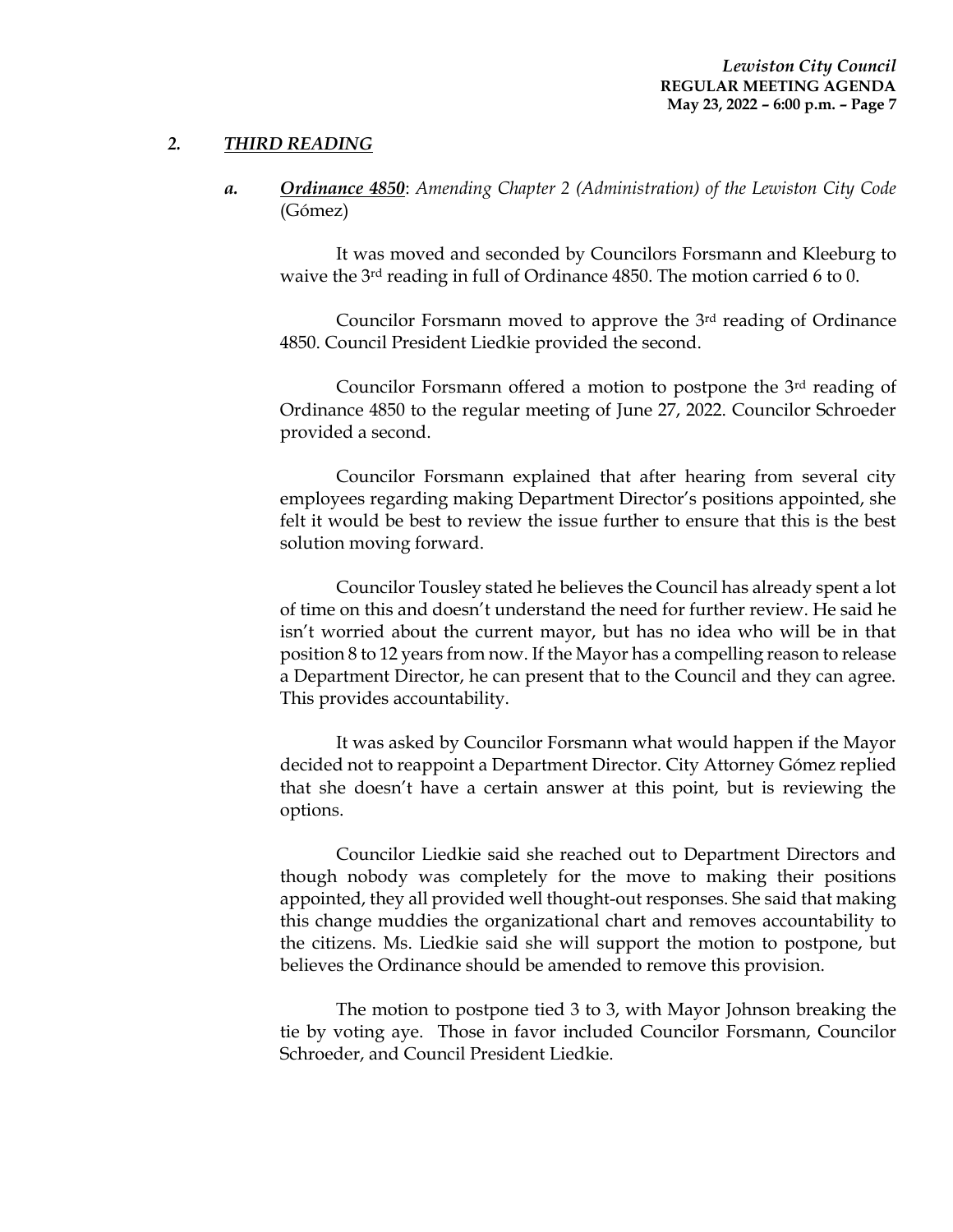ORDINANCE 4850: "AN ORDINANCE OF THE CITY OF LEWISTON AMENDING CHAPTER 2 (ADMINISTRATION) OF THE LEWISTON CITY CODE; AND PROVIDING AN EFFECTIVE DATE"

# *3. ADOPTION AND APPROVAL OF ORDINANCE SUMMARIES*

- *a. Ordinance 4840* Action Item
- *b. Ordinance 4850* Action Item

A motion was offered by Councilor Schroeder and seconded by Councilor Kleeburg to adopt Ordinance 4840 and approve the related ordinance summary. *ROLL CALL VOTE: VOTING AYE: Liedkie; Blount; Forsmann; Kleeburg; Schroeder; Tousley. VOTING NAY: None.*

# *F. ITEMS MOVED FROM THE CONSENT AGENDA*

# *1. TAMMANY VISTA*

Although staff has pointed out that this item is routine, Council President Liedkie noted that there still seem to be questions. She asked if staff believes this project can move forward with no issues. City Surveyor Weigand indicated the biggest concern seems to be related to blasting, but said that at this point, it is not known if the developer is even proposing that. Blasting is a permitted process that is overseen by the Fire Department and requires bonding insurance. If blasting is a part of the project, the Fire Department will be the watchful eye to ensure it takes place safely. Mr. Weigand said he also heard concerns about water, but stated that LOID has indicated that they will provide water. As far as traffic goes, a traffic study would be required prior to any construction.

Responding to Council President Liedkie, City Surveyor Weigand indicated that the original PUD was approved in 1987 with several additions approved since that time. The overall plan the current owners are using is part of the original plan.

In response to a question raised by Councilor Kleeburg, City Surveyor Weigand explained that tonight's action is to approve the basic conceptual design. The actual nuts and bolts of the project will occur following approval of the preliminary plat and will be brought back to the Council for potential approval.

Councilor Blount said he feels for the neighbors that live in this area. He asked if the City would be liable if damages were to occur from blasting. City Attorney Gómez explained that the applicant would be required to obtain a blasting permit and sign a release of liability holding the city harmless. She provided a brief overview of blasting permits and the preliminary plat process. Chief Myklebust added that the Fire Department takes blasting very seriously and keeps a close eye on both the residents and the developer. He noted that his department has done this multiple times with great success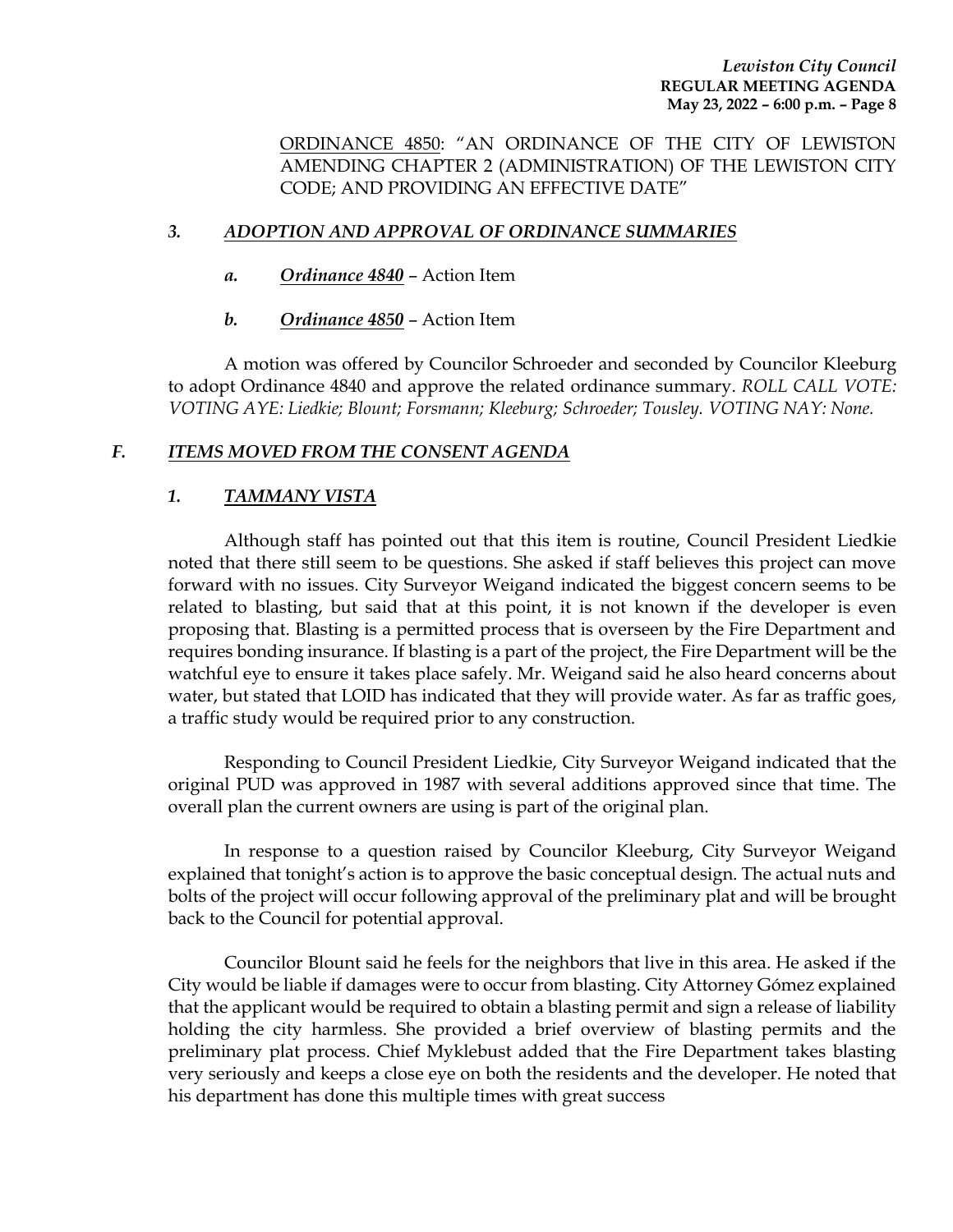Councilor Kleeburg moved and Councilor Schroeder seconded approval of the Tammany Vista Phase 1 Preliminary Plat.

City Attorney Gómez explained that the Fire Chief may require more insurance if he believes it is warranted for a blasting permit. Chief Myklebust noted that the Code chapter on blasting is probably the best in the state. His department takes this very seriously and will keep a very close eye on the residents and the developer. Fire staff has done this multiple times with great success.

*ROLL CALL VOTE: VOTING AYE: Liedkie; Blount; Forsmann; Kleeburg; Schroeder; Tousley. VOTING NAY: None.*

# **VII. UNFINISHED AND NEW BUSINESS**

*A. CITY COUNCILOR COMMENTS*: *Comments shall not be related to an item currently before the City Council or an item that may come before the City Council in the foreseeable future, and shall be limited to comments, not discussion.*

Councilor Schroeder said she recently attended Public Works Day at the fair building and thanked staff for a great opportunity for kids, and adults, to learn about Public Works.

Council President Liedkie noted that she has been spending time with multiple staff members. She commended Police Chief Hurd and Fire Chief Myklebust for their leadership, stating that they are respected by staff and by her.

Councilor Blount said we are living in strange times and it is hard to determine what lies in the future. There is a lot going on at the City level and he thanked the Council, Mayor and staff for their work on trying to tighten up the budget.

### *B. CITY BOARDS AND COMMISSION LIAISON UPDATES*

Councilor Kleeburg said that Mayor Johnson, Councilor Schroeder and himself are members of the Metropolitan Planning Organization (MPO), which represents the Valley. He noted that the group recently approved a request for a sidewalk project that will tie into the intersection at Bridge Street, 2nd Street and Diagonal and a big project to widen Memorial Bridge. He emphasized that the MPO oversees a lot of very important valley-wide projects.

### *C. MAYOR COMMENTS*

Mayor Johnson reported that in cooperation with LCSC, a new wrap on the transit buses will be unveiled on Wednesday. Secondly, he thanked businesses and homeowners who invest in the community, which will lead to some great things for the future of Lewiston.